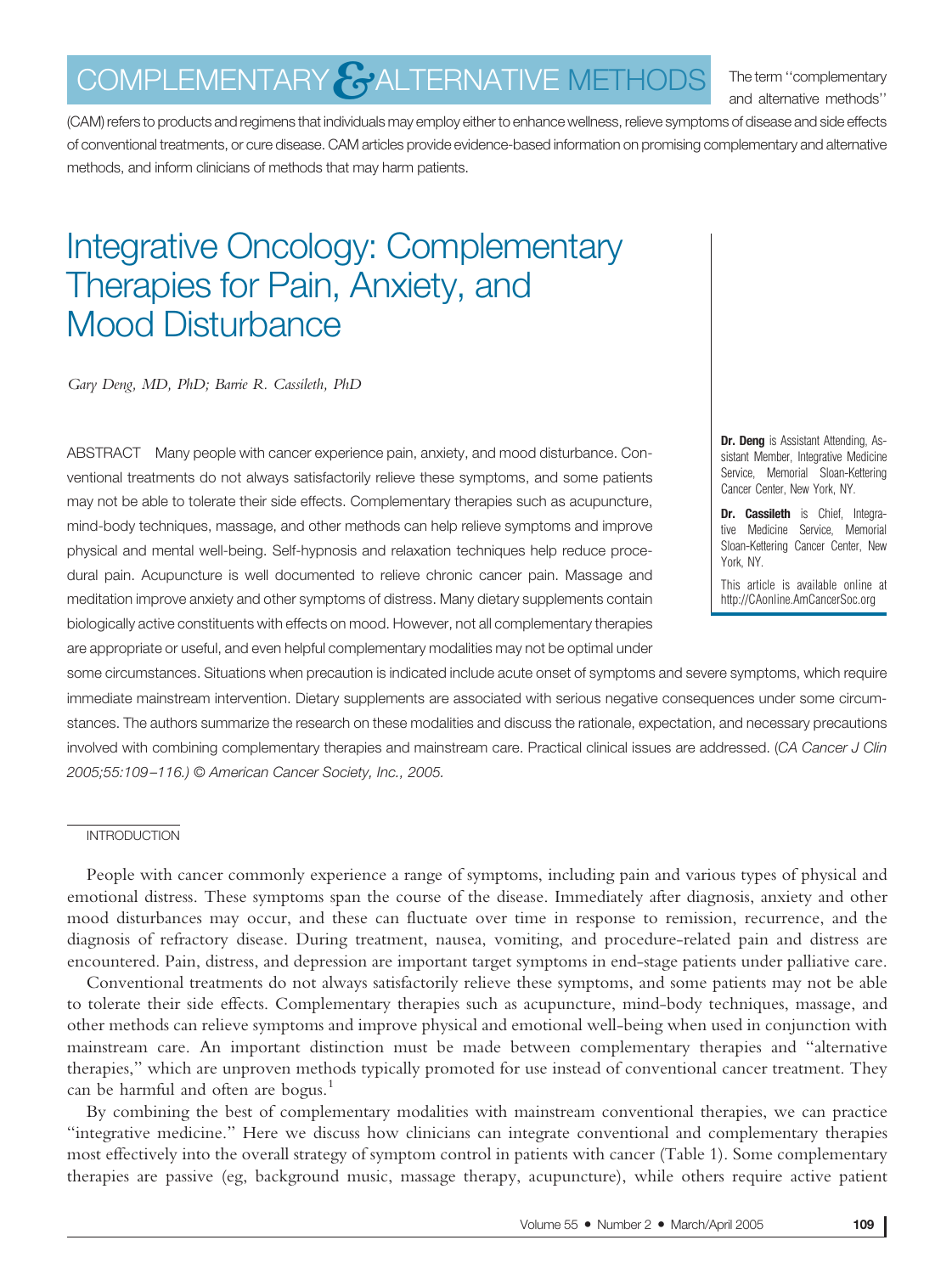| <b>Modality</b>                        | <b>Definition</b>                                                                                                                                                                                                      |
|----------------------------------------|------------------------------------------------------------------------------------------------------------------------------------------------------------------------------------------------------------------------|
| Massage therapy                        | Group of systematic and scientific manipulations of body tissues best performed with the hands<br>to affect the nervous and muscular systems and general circulation.                                                  |
| Mind-body, other relaxation techniques | Methods that emphasize mind-body interactions with intended benefits that include relaxation<br>and emotional well-being.                                                                                              |
| Music therapy                          | The use of music to help treat neurologic, mental, and behavioral disorders.                                                                                                                                           |
| Acupuncture therapy                    | Treatment of symptoms involving the insertion of needles along specific pathways. Placement<br>varies by problem. It is sometimes used in conjunction with heat, moxibustion, acupressure,<br>or electric stimulation. |
| Dietary supplements                    | Products in capsule, tablet, liquid, or dried form, including vitamins, proteins, herbs, and other<br>over-the-counter substances.                                                                                     |

| <b>TABLE 1</b> |  | Definition of Modalities |
|----------------|--|--------------------------|
|----------------|--|--------------------------|

participation (eg, self-hypnosis, yoga, meditation). Patient preference is an important issue, as many patients prefer passive interventions, while others seek active means of participating in their own care, and still other patients prefer both, depending on the problem they hope to address. This article deals with potentially useful complementary therapies and with herbs and other botanicals. Discussion of complementary therapies for mood disorders such as depression and anxiety follows a review of pain management; implications for clinicians conclude this review.

### CANCER-RELATED PAIN

Pain experienced by cancer patients can result from diagnostic or therapeutic procedures, direct tumor involvement, long-term effects of treatment, or unrelated benign conditions. Pain can be nociceptive or neuropathic. The latter is often more difficult to treat. Some cancer patients have a combination of the two types of pain. $2-4$ 

National Comprehensive Cancer Network guidelines recommend consideration of nonpharmacologic modalities such as massage, acupuncture, imagery/hypnosis, and relaxation training if pain scores remain 4 or above on a 10-point scale following reevaluation and modification of pharmacologic management.<sup>5</sup> In the absence of specific guidelines concerning when and how to incorporate complementary therapies, such decisions typically are based on clinical judgment and patient preference. Risk/ benefit ratio is an additional useful guideline.

#### **Procedural Pain**

Complementary therapies can lessen procedural pain. Fear, anxiety, and tension heighten pain perception, more so in procedural than in chronic pain. Although this is especially noticeable in pediatric patients, even adult patients may be fearful and uncomfortable with the sense of lack of control. This may result in poor cooperation during procedures, leading to usually unnecessary amounts of analgesics and sedatives. Complementary modalities before and during procedures can help reduce these problems.

Complementary therapies have been studied in clinical trials for pain and distress associated with lumbar puncture, catheter placement, bone marrow aspiration, endoscopy, and skin and breast biopsy. Most studies show beneficial effects. $6-8$  For example, 30 pediatric patients undergoing bone marrow aspiration were randomized to hypnosis, a package of cognitive behavioral coping skills, or no intervention. Those who received either hypnosis or cognitive behavioral therapy experienced more pain relief than control patients. The effects were similar between hypnosis and cognitive behavioral therapy. Both therapies also reduced anxiety and distress, with hypnosis showing greater effectiveness.9

Patients can be taught mind-body techniques such as self-hypnosis, guided imagery, and relaxation techniques to use before and during painful or stressful procedures, chemotherapy, or radiation therapy. Patients typically learn these techniques quickly. After a few sessions, they can continue to self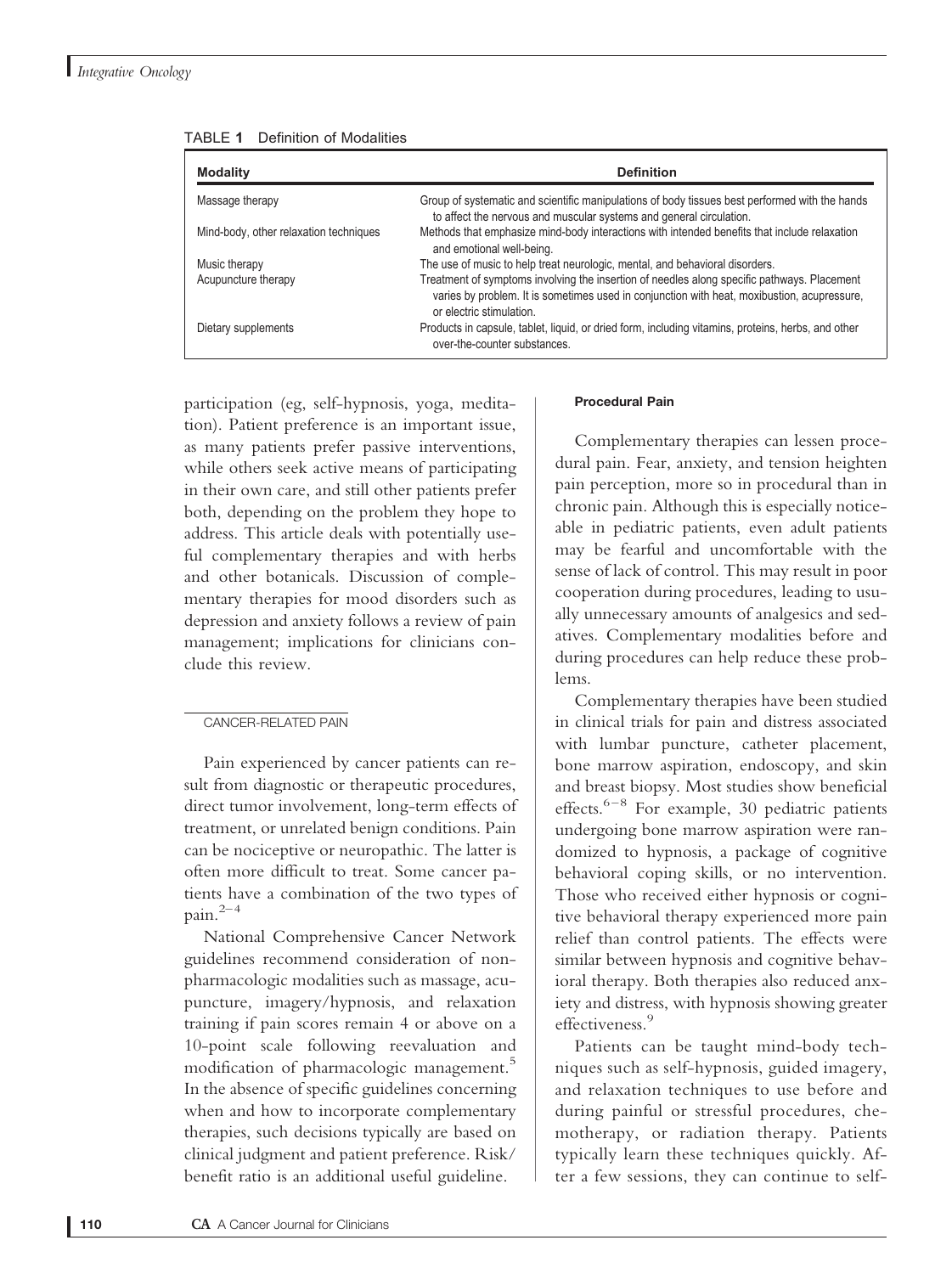treat, making these techniques convenient and cost effective and providing them with a degree of control. Patients with substantial anxiety or fear about pending procedures or who need an enhanced sense of control should be considered for these interventions. Given available resources, mind-body techniques can be taught to pediatric cancer patients requiring repeated invasive procedures, such as bone marrow aspiration. General anxiety, which is common among cancer patients, also may be relieved with these procedures; here patient preference and risk/ benefit ratio are paramount considerations.

The benefit of music therapy for procedural pain is only recently a subject of methodologically sound study, and results are equivocal. In one investigation, some patients preferred to concentrate on the medical procedure rather than on the music.<sup>10</sup>

### **Pain Due to Direct Tumor Involvement**

Most cancer pain comes from the invasion of tissue by tumor or its pressure on nerves. Identification and treatment of the underlying lesion is imperative for both pain control and to prevent further damage. For example, epidural metastases with impending spinal cord compression require treatment with steroids, radiation, chemotherapy, or neurosurgery. Abdominal pain due to obstruction of hollow organs requires evaluation for surgical intervention. Meanwhile, analgesics should be administered. In the acute setting, complementary therapies alone do not provide adequate pain control and are impractical, as using them typically requires multiple evaluations and interventions over a short period of time.

After the acute phase of pain management, emphasis shifts to sustaining pain relief, controlling symptoms to minimize side effects, and to psychosocial issues. The negative impact of side effects can increase with chronicity. For example, chronic constipation caused by opioids may lead to laxative abuse, causing further difficulty with bowel management. Chronic nonsteroidal anti-inflammatory drug use is associated with increased risk of gastrointestinal bleeding. Both chronic pain and chronic opioid use are associated with depression. Some

patients develop a tolerance to opioids, requiring high dosages and frequent drug rotation. For patients with difficult-to-control chronic pain, complementary therapies should be considered. Although randomized trial data are not yet reported on this issue, it is reasonable to suggest that complementary interventions can reduce the level of analgesics required by some patients, hence reducing risks associated with chronic opioid or nonsteroidal anti-inflammatory drug use. Given the cognitive/emotional sequelae of substantial opioid use, it is likely that these patients would benefit primarily from passive complementary interventions, such as massage therapy. $11$ 

Mind-body techniques can be particularly useful for patients who prefer active involvement and participation. Relaxation and imagery training can reduce pain and analgesic use, thus reducing analgesic side effects in some patients.<sup>12,13</sup> Hypnosis for cancer-related pain is supported by a systematic review<sup>14</sup> and was found to be effective for mucositis pain in a randomized, controlled trial. $15$  Neuropathic pain usually does not respond to analgesics alone. Even with adjunct medications, many patients continue to experience this type of pain. Surgical interventions are invasive and associated with complications. In these patients, mind-body techniques may be especially worthwhile, as they may alter the perception of pain.

Pain tends to become laced with anxiety and depression in patients faced with months or years of chronic pain, and these problems can affect caregivers as well as patients. Because some complementary therapies can reduce mood disturbance as well as physical symptoms, as discussed elsewhere in this article, they can improve quality of life in general.

Massage therapy or reflexology (foot massage) may be beneficial for patients with chronic cancer pain and is increasingly available in hospital programs. Reduction of pain and anxiety has been demonstrated in randomized, controlled trials<sup>16</sup> and also has been shown in the largest cancer data set reported. $11$  This intervention is safe when given by properly trained massage therapists (Memorial Sloan-Kettering Cancer Center offers a course for certified massage, teaching safe and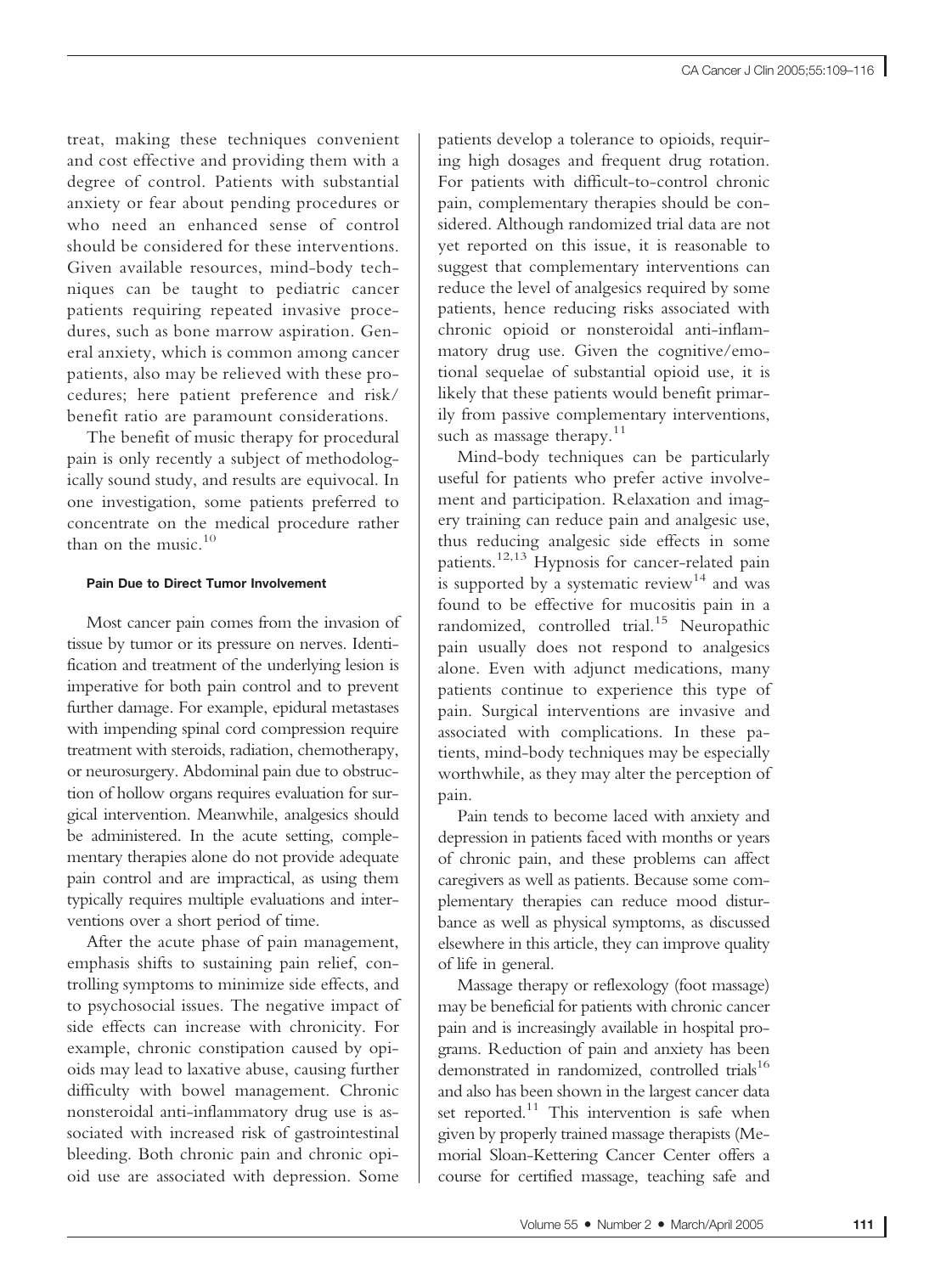effective practice with cancer patients). Most patients feel better after massage therapy, and it may also result in substantial relief. Receipt of massage therapy is dependent on availability and economic factors.

Acupuncture is widely used for noncancer pain. It relieves both acute pain, such as postoperative dental pain, and chronic pain, such as headache.17,18 Whether acupuncture relieves musculoskeletal pain is controversial,<sup>19</sup> although it was shown to influence the production of endogenous opioid neurotransmitters.<sup>20</sup> Several single-arm studies found reduction of cancer pain, although lack of controls limited their con- $\text{clusions.}^{21-23}$ 

A recent randomized, single-blinded, placebo-controlled trial tested auricular acupuncture for cancer patients who still experienced pain despite stable analgesic treatment. Ninety patients were randomized to one of three groups—needles placed at correct acupuncture points (treatment group), needles placed at nonacupuncture points, or application of pressure at nonacupuncture points (control groups). Pain intensity decreased by 36% at 2 months from baseline in the treatment group, a significant difference compared with the two control groups, where little pain reduction was seen. $24$  These results are especially important because many patients in this trial had neuropathic pain that was refractory to conventional treatment.

Acupuncture needles are filiform, sterile, single-use needles that are thinner than insulin needles. Insertion of acupuncture needles causes minimal or no pain and much less tissue injury than phlebotomy or parenteral injection. Many patients find acupuncture treatment relaxing. However, even with the practice of aseptic technique, it is prudent not to give acupuncture to patients with neutropenia, thrombocytopenia, or risk of endocarditis due to heart valve abnormality. The current expense and inconvenience of frequent visits to acupuncturists are the most common barriers to acupuncture treatment.

#### **Pain as a Sequela of Cancer Treatment**

Chemotherapy, radiation therapy, and surgery may have long-term sequelae, including posttreatment neuropathic pain syndromes that are difficult to manage. In the authors' clinical experience, acupuncture appears to ameliorate persistent neuropathic pain associated with thoracotomy, mastectomy, and radical neck dissection.

Chemotherapeutic drugs such as taxanes or platinum agents can cause peripheral neuropathy for which there is no reliable treatment. Dietary supplements vitamin E, alpha-lipoic acid, and glutamine showed promise in preliminary trials.25–27 Mind-body techniques and massage have been studied only outside of oncology, where trials of diabetic neuropathy, carpel tunnel syndrome, and human immunodeficiency virusrelated neuropathy found mixed results.<sup>28-31</sup>

### ANXIETY AND OTHER MOOD DISTURBANCES

Cancer and its treatment typically evoke distress and emotional anguish. Patients experience fear of death, pain, disfigurement, disability, disruption of relationships, and many other distressing feelings. Depression is highly prevalent in cancer patients, where it is often underdiagnosed.32,33 Pharmacologic interventions such as anxiolytics and antidepressants are effective in ameliorating these symptoms, although side effects or suboptimal relief are experienced by some patients. Complementary therapies may be used as low cost, convenient adjuncts to pharmacologic agents.

Mind-body interventions, acupuncture, massage therapy, and music therapy have been studied as treatments for mood disturbance. Relaxation techniques, guided imagery, and meditation were investigated in several randomized, controlled trials and improved anxiety, depression, and other symptoms of distress.  $34-36$  In one study, improvements were maintained at 6 month follow-up.<sup>37</sup> Acupuncture may reduce preoperative anxiety,<sup>38</sup> but there is no report of its direct effects on general anxiety in cancer patients. Two single-arm pilot studies of acupuncture showed decreased mood disturbance associated with hormonal treatment in breast and prostate cancer patients.39,40 Controlled trials show that massage therapy also can enhance mood.41–43 Music therapy is a noninvasive and inexpensive intervention that appears to reduce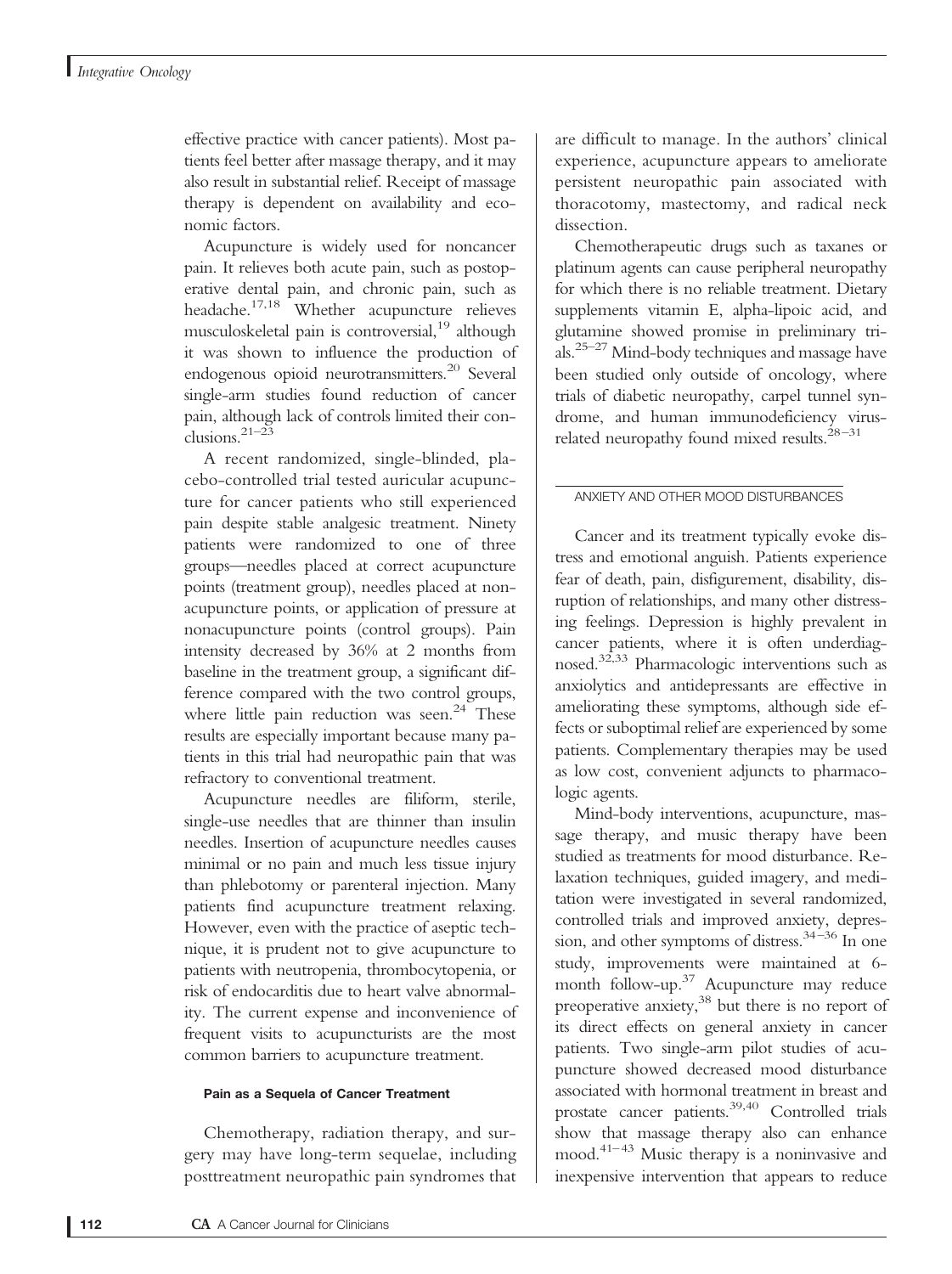mood disturbance in patients experiencing the stress of pending bone marrow transplantation.<sup>44</sup>

Given the current level of evidence and the risk/benefit factor, complementary modalities should be considered for appropriate patients. Patients with mood disturbance require evaluation first to uncover any problems requiring immediate psychiatric referral, such as panic attack or suicidal ideation, before complementary therapies are considered. Patients who do not require immediate intervention can be further stratified. Those with recent onset of symptoms may be candidates for complementary therapies, as they are likely to be diagnosed with adjustment disorder. For them, anxiolytics may bring unnecessary side effects. Antidepressants require weeks to show an effect. Mind-body techniques in particular can help these patients cope with distressful situations, such as learning the news of cancer diagnosis or recurrence. In addition, complementary therapies avoid the stigma that patients sometimes associate with psychotherapy and psychotropic mediations, and they (with the exception of certain dietary supplements) are quite safe.

For patients with long-standing symptoms and established diagnoses of general anxiety or major depression, pharmacologic interventions remain the most effective measures. Even with these patients, however, discussion will identify those who desire and could benefit from complementary therapies. Complementary modalities may reduce the amount of medication needed. They also empower patients to gain some control over their well-being and provide a sense of participation in the healing process. Many cancer patients use complementary and alternative medicine (CAM) therapies on their own; it is clinically important that their physicians and other health professionals guide patients away from bogus therapies and toward appropriate complementary interventions.

Some patients use herbs and dietary supplements for relief of anxiety, depression, and physical symptoms. These products are readily available as dietary supplements. Indeed, many botanicals contain biologically active substances that can effectively change mood or relieve pain. However, herbs and other botanical products should not be used during chemotherapy, radiation, or when surgery is planned, as they can interfere with prescription medications, alter coagulation, modulate the level and activity of drug-metabolizing enzymes, and produce herbdrug interactions.45 For example, St. John's Wort treats mild and moderate depression $46-48$  but adversely impacts the efficacy of some chemotherapy and other prescription medications.<sup>49-54</sup> Table 2 lists botanicals that patients often use for mood disturbance and indicates their biologic activities and potential adverse effects.

Some studies of dietary supplements for mood disturbance have been conducted. S-Adenosylmethionine was found to have an antidepressant

|  |  |  | <b>TABLE 2</b> Common Herbs Used for Mood Disturbance* |
|--|--|--|--------------------------------------------------------|
|  |  |  |                                                        |

| <b>Name</b>       | <b>Used For</b>                                                                       | <b>Known Effects</b>                                                                                                  | <b>Adverse Reactions</b>                                                                                             |
|-------------------|---------------------------------------------------------------------------------------|-----------------------------------------------------------------------------------------------------------------------|----------------------------------------------------------------------------------------------------------------------|
| Kava Kava         | Anxiety                                                                               | Anxiolytic                                                                                                            | Additive effects with central nervous system<br>depressants, hepatotoxicity                                          |
| Ephedra (Mahuang) | Asthma, stimulant, appetite suppressant                                               | Adrenergic agonist                                                                                                    | Heart attack, seizure, psychosis                                                                                     |
| Valerian          | Sleep aid                                                                             | Appears to be mediated through gamma-<br>aminobutyric acid and benzodiazepine<br>pathway                              | Additive effects with barbiturates and<br>benzodiazepines, withdrawal syndrome                                       |
| St. John's Wort   | Depression, seasonal affective disorder,<br>and anxiety <sup>55</sup>                 | Inhibits the reuptake of serotonin, dopamine,<br>norepinephrine, gamma-aminobutyric acid,<br>and L-glutamine in vitro | Interacts with the drug metabolizing enzyme<br>CYP 3A4, lowers efficacy of irinotecan<br>and tamoxifen, among others |
| Passionflower     | Insomnia, anxiety, epilepsy, neuralgia,<br>and opiate or benzodiazepine<br>withdrawal | May cause activation of gamma-aminobutyric<br>acid receptors                                                          | May potentiate the sedative effect of<br>centrally acting substance                                                  |
| Ginkgo biloba     | Dementia, peripheral vascular<br>disorders, sexual dysfunction, and<br>hearing loss   | Improves cognition, activities of daily living,<br>and mood and emotional function                                    | A few case reports of spontaneous bleeding<br>and seizures                                                           |

\*Not recommended for cancer patients.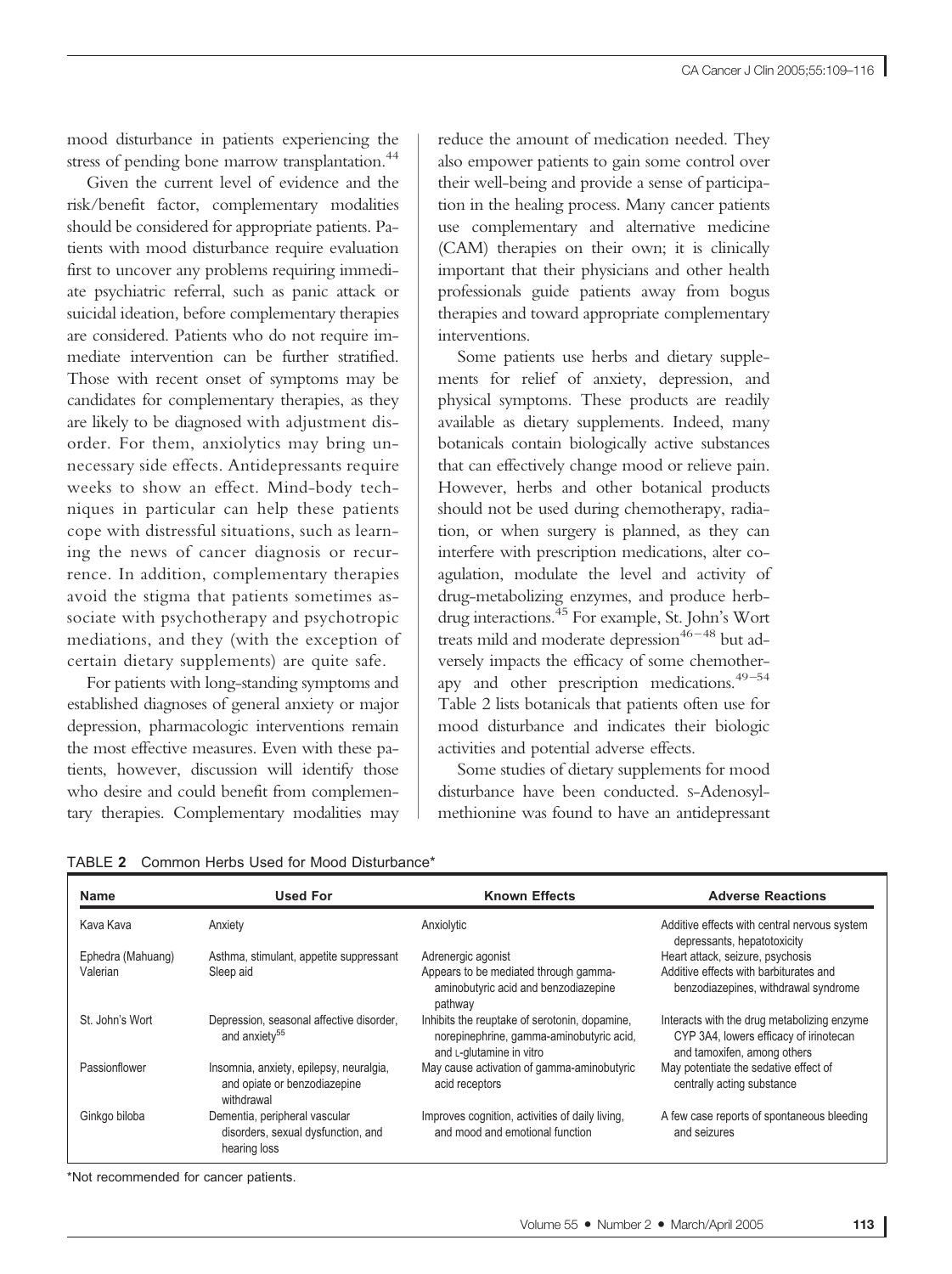effect comparable with that of standard tricyclics.56 It may induce mania in bipolar patients. Phenylalanine enhances the effects of monoamine oxidase inhibitors.57 Omega-3 polyunsaturated fatty acids, particularly docosahexaenoic acid, may have mood-stabilizing effects.<sup>58</sup> Low folate level was associated with poorer response to fluoxetine.59 Despite these benefits, dietary supplements are highly problematic in cancer patients. Patients often harbor the misconception that because dietary supplements are natural, they are always safe and free of side effects. This is far from accurate. Lack of product standardization and inadequate quality control during manufacturing and packaging are significant problems. The constituents and amount of active ingredient, if known, vary considerably by manufacturer and batch. The inconsistency and complexity of these products may produce unpredictable adverse effects or interactions with prescription medications.

Tryptophan, for example, used to enhance the effects of antidepressants, $60$  is no longer marketed in the United States after contaminated tryptophan was associated with eosinophilia-myalgia syndrome.<sup>61</sup> St. John's Wort can induce the expression of the cytochrome P450 CYP3A4 isoform, an enzyme involved in drug metabolism. When St. John's Wort and irinotecan are coadministrated, the serum level of an active metabolite of irinotecan is lowered, indicating detrimental impact on cancer treatment efficacy.<sup>49</sup> Patients should be educated about the problems of taking botanical supplements while under cancer treatment or with any prescription medication.<sup>62</sup> Memorial Sloan-Kettering Cancer Center regulations preclude their use during active cancer treatment.

### IMPLICATIONS FOR CLINICIANS

Complementary therapies are helpful for some but not all patients. Parameters that identify "good responders" are lacking. Complementary therapies such as mind-body techniques and mas-

sage therapies are safe assuming they are provided by licensed, competent practitioners such as those employed in many cancer programs throughout North America. Acupuncture is associated with minimal risk. With the notable exception of herb-drug interactions associated with certain dietary supplements, no complementary modality is, in our experience, associated with the frequency and severity of risk attached, for example, to mainstream cancer therapies or to most prescription medications. Although 57% to more than 80% of cancer patients use one or more CAM interventions,  $^{63}$  not all patients have access to the full range of CAM, as these therapies rarely are covered by insurance. This is unfortunate because patients with intractable symptoms are among the heaviest users of health care services, and beneficial complementary therapies can relieve symptoms, promote self-care, and decrease health care costs.

As reviewed here, research suggests that complementary measures are useful under many circumstances. Because strong evidence concerning measurable benefit for specific indications is not always available, clinical decisions should be based on the balance of evidence concerning efficacy and safety,  $64$  on the risk/benefit ratio, and on patient preference. These three factors—research evidence, clinical judgment and risk/benefit assessment, and patient preference—will successfully guide practitioners to make appropriate recommendations.

Herbs and other dietary supplements used in conjunction with prescription medication may be dangerous because of potential herb-drug interactions.<sup>45</sup> However, the judicious integration of touch therapies, mind-body therapies, acupuncture, and other complementary therapies into cancer patient care is warranted. Given patient interest, these therapies are likely to reduce troubling physical and emotional symptoms, offer patients a measure of control over their well-being, enhance quality of life, and improve both patient satisfaction and the physician-patient relationship.

Lancet Oncol 2001;2:226 –232.

2. Curtis EB, Krech R, Walsh TD. Common symptoms in patients with advanced cancer. J Palliat Care 1991;7:25–29.

3. Donnelly S, Walsh D. The symptoms of advanced cancer. Semin Oncol 1995;22(2

**REFERENCES** 

<sup>1.</sup> Vickers AJ, Cassileth BR. Unconventional therapies for cancer and cancer-related symptoms.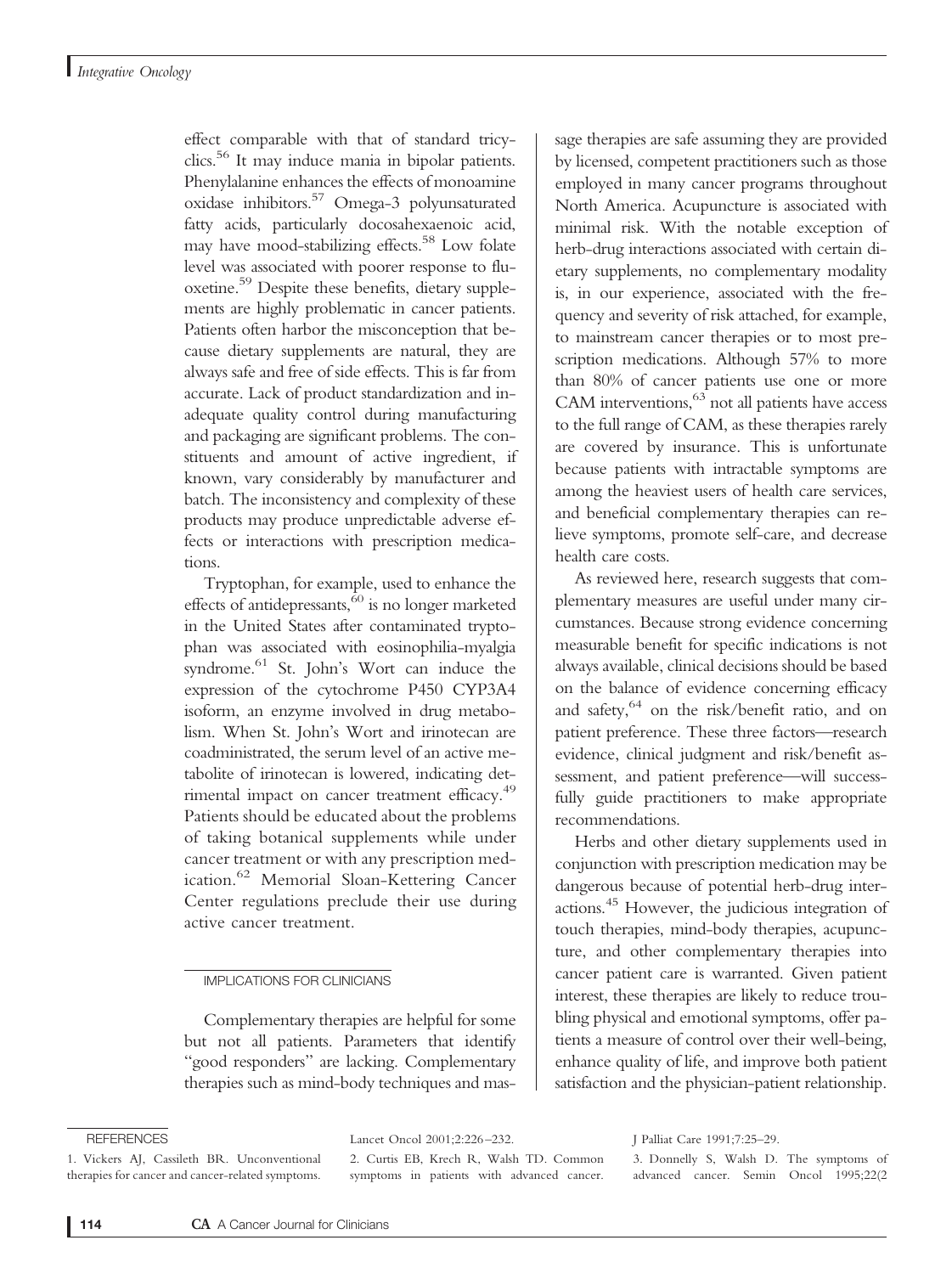#### Suppl 3):67–72.

4. Chang VT, Hwang SS, Feuerman M, Kasimis BS. Symptom and quality of life survey of medical oncology patients at a veterans affairs medical center: a role for symptom assessment. Cancer 2000;88:1175–1183.

5. Benedetti C, Brock C, Cleeland C, et al. NCCN practice guidelines for cancer pain. Oncology (Huntingt) 2000;14:135–150.

6. Kazak AE, Penati B, Brophy P, Himelstein B. Pharmacologic and psychologic interventions for procedural pain. Pediatrics 1998;102:59 –66.

7. Montgomery GH, Weltz CR, Seltz M, Bovbjer DH. Brief presurgery hypnosis reduces distress and pain in excisional breast biopsy patients. Int J Clin Exp Hypn 2002;50:17–32.

8. Zeltzer L, LeBaron S. Hypnosis and nonhypnotic techniques for reduction of pain and anxiety during painful procedures in children and adolescents with cancer. J Pediatr 1982;101:1032–1035.

9. Liossi C, Hatira P. Clinical hypnosis versus cognitive behavioral training for pain management with pediatric cancer patients undergoing bone marrow aspirations. Int J Clin Exp Hypn 1999;47:104 –116.

10. Kwekkeboom KL. Music versus distraction for procedural pain and anxiety in patients with cancer. Oncol Nurs Forum 2003;30:433–440.

11. Cassileth BR, Vickers AJ. Massage therapy for symptom control: outcome study at a major cancer center. J Pain Symptom Manage 2004; 28:244 –249.

12. Sloman R, Brown P, Aldana E, Chee E. The use of relaxation for the promotion of comfort and pain relief in persons with advanced cancer. Contemp Nurse 1994;3:6 –12.

13. Syrjala KL, Donaldson GW, Davis MW, et al. Relaxation and imagery and cognitive-behavioral training reduce pain during cancer treatment: a controlled clinical trial. Pain 1995;63:189 –198.

14. Sellick SM, Zaza C. Critical review of 5 nonpharmacologic strategies for managing cancer pain. Cancer Prev Control 1998;2:7–14.

15. Syrjala KL, Cummings C, Donaldson GW. Hypnosis or cognitive behavioral training for the reduction of pain and nausea during cancer treatment: a controlled clinical trial. Pain 1992;48:137– 146.

16. Wilkie DA, Kampbell J, Cutshall S, et al. Effects of massage on pain intensity, analgesics and quality of life in patients with cancer pain: a pilot study of a randomized clinical trial conducted within hospice care delivery. Hosp J 2000;15:31–53.

17. NIH Consensus Conference. Acupuncture. JAMA 1998;280:1518 –1524.

18. Melchart D, Linde K, Fischer P, et al. Acupuncture for recurrent headaches: a systematic review of randomized controlled trials. Cephalalgia 1999;19:779 –786.

19. Ernst E, Pittler MH. The effectiveness of acupuncture in treating acute dental pain: a systematic review. Br Dent J 1998;184:443–447.

20. Guo HF, Tian J, Wang X, et al. Brain substrates activated by electroacupuncture of different frequencies (I): comparative study on the expression of oncogene c-fos and genes coding for three opioid peptides. Brain Res Mol Brain Res 1996;43:157–166.

21. Filshie J, Redman D. Acupuncture and malignant pain problems. Eur J Surg Oncol 1985; 11:389 –394.

22. Leng G. A year of acupuncture in palliative care. Palliat Med 1999;13:163–164.

23. Alimi D, Rubino C, Leandri EP, Brule SF. Analgesic effects of auricular acupuncture for cancer pain. J Pain Symptom Manage 2000; 19:81–82.

24. Alimi D, Rubino C, Pichard-Leandri E, et al. Analgesic effect of auricular acupuncture for cancer pain: a randomized, blinded, controlled trial. J Clin Oncol 2003;21:4120 –4126.

25. Pace A, Savarese A, Picardo M, et al. Neuroprotective effect of vitamin E supplementation in patients treated with cisplatin chemotherapy. J Clin Oncol 2003;21:927–931.

26. Gedlicka C, Kornek GV, Schmid K, Scheithauer W. Amelioration of docetaxel/cisplatin induced polyneuropathy by alpha-lipoic acid. Ann Oncol 2003;14:339 –340.

27. Vahdat L, Papadopoulos K, Lange D, et al. Reduction of paclitaxel-induced peripheral neuropathy with glutamine. Clin Cancer Res 2001; 7:1192–1197.

28. Hamza MA, White PF, Craig WF, et al. Percutaneous electrical nerve stimulation: a novel analgesic therapy for diabetic neuropathic pain. Diabetes Care 2000;23:365–370.

29. Garfinkel MS, Singhal A, Katz WA, et al. Yoga-based intervention for carpal tunnel syndrome: a randomized trial. JAMA 1998;280:1601– 1603.

30. Shlay JC, Chaloner K, Max MB, et al. Acupuncture and amitriptyline for pain due to HIVrelated peripheral neuropathy: a randomized controlled trial. Terry Beirn Community Programs for Clinical Research on AIDS. JAMA 1998;280:1590 –1595.

31. Abuaisha BB, Costanzi JB, Boulton AJ. Acupuncture for the treatment of chronic painful peripheral diabetic neuropathy: a long-term study. Diabetes Res Clin Pract 1998;39:115–121.

32. Holland JC. Preliminary guidelines for the treatment of distress. Oncology (Huntingt) 1997; 11:109 –114.

33. Spiegel D, Giese-Davis J. Depression and cancer: mechanisms and disease progression. Biol Psychiatry 2003;54:269 –282.

34. Petersen RW, Quinlivan JA. Preventing anxiety and depression in gynaecological cancer: a randomised controlled trial. Br J Obstet Gynaecol 2002;109:386 –394.

35. Speca M, Carlson LE, Goodey E, Angen M. A randomized, wait-list controlled clinical trial: the effect of a mindfulness meditation-based stress reduction program on mood and symptoms of stress in cancer outpatients. Psychosom Med 2000;62:613–622.

36. Targ EF, Levine EG. The efficacy of a mindbody-spirit group for women with breast cancer: a randomized controlled trial. Gen Hosp Psychiatry 2002;24:238 –248.

37. Carlson LE, Ursuliak Z, Goodey E, et al. The effects of a mindfulness meditation-based stress reduction program on mood and symptoms of stress in cancer outpatients: 6-month followup. Support Care Cancer 2001;9:112–123.

38. Wang SM, Peloquin C, Kain ZN. The use of auricular acupuncture to reduce preoperative anxiety. Anesth Analg 2001;93:1178 –1180.

39. Porzio G, Trapasso T, Martelli S, et al. Acupuncture in the treatment of menopause-related symptoms in women taking tamoxifen. Tumori 2002;88:128 –130.

40. Hammar M, Frisk J, Grimas O, et al. Acupuncture treatment of vasomotor symptoms in men with prostatic carcinoma: a pilot study. J Urol 1999;161:853–856.

41. Ahles TA, Tope DM, Pinkson B, et al. Massage therapy for patients undergoing autologous bone marrow transplantation. J Pain Symptom Manage 1999;18:157–163.

42. Stephenson NL, Weinrich SP, Tavakoli AS. The effects of foot reflexology on anxiety and pain in patients with breast and lung cancer. Oncol Nurs Forum 2000;27:67–72.

43. Smith MC, Kemp J, Hemphill L, Vojir CP. Outcomes of therapeutic massage for hospitalized cancer patients. J Nurs Scholarsh 2002;34:257–262.

44. Cassileth BR, Vickers AJ, Magill LA. Music therapy for mood disturbance during hospitalization for autologous stem cell transplantation: a randomized controlled trial. Cancer 2003;98:2723–2729.

45. Memorial Sloan-Kettering Cancer Center. Information resource: about herbs, botanicals, and other products. Available at: www.mskcc. org/mskcc/html/11570.cfm. Accessed November 10, 2004.

46. Hypericum Depression Trial Study Group. Effect of Hypericum perforatum (St John's wort) in major depressive disorder: a randomized controlled trial. JAMA 2002;287:1807–1814.

47. Woelk H. Comparison of St John's wort and imipramine for treating depression: randomised controlled trial. Br Med J 2000;321:536 –539.

48. Lecrubier Y, Clerc G, Didi R, Kieser M. Efficacy of St. John's wort extract WS 5570 in major depression: a double-blind, placebo-controlled trial. Am J Psychiatry 2002;159:1361–1366.

49. Mathijssen RH, Verweij J, de Bruijn P, et al. Effects of St. John's wort on irinotecan metabolism. J Natl Cancer Inst 2002;94:1247–1249.

50. Burstein AH, Horton RL, Dunn T, et al. Lack of effect of St John's Wort on carbamazepine pharmacokinetics in healthy volunteers. Clin Pharmacol Ther 2000;68:605–612.

51. de Maat MM, Hoetelmans RM, Math RA, et al. Drug interaction between St John's wort and nevirapine. AIDS 2001;15:420 –421.

52. Durr D, Stieger B, Kullak-Ublick GA, et al. St John's Wort induces intestinal P-glycoprotein/ MDR1 and intestinal and hepatic CYP3A4. Clin Pharmacol Ther 2000;68:598 –604.

53. Johne A, Brockmoller J, Bauer S, et al. Pharmacokinetic interaction of digoxin with an herbal extract from St John's wort (Hypericum perforatum). Clin Pharmacol Ther 1999;66:338 –345.

54. Moore LB, Goodwin B, Jones SA, et al. St.